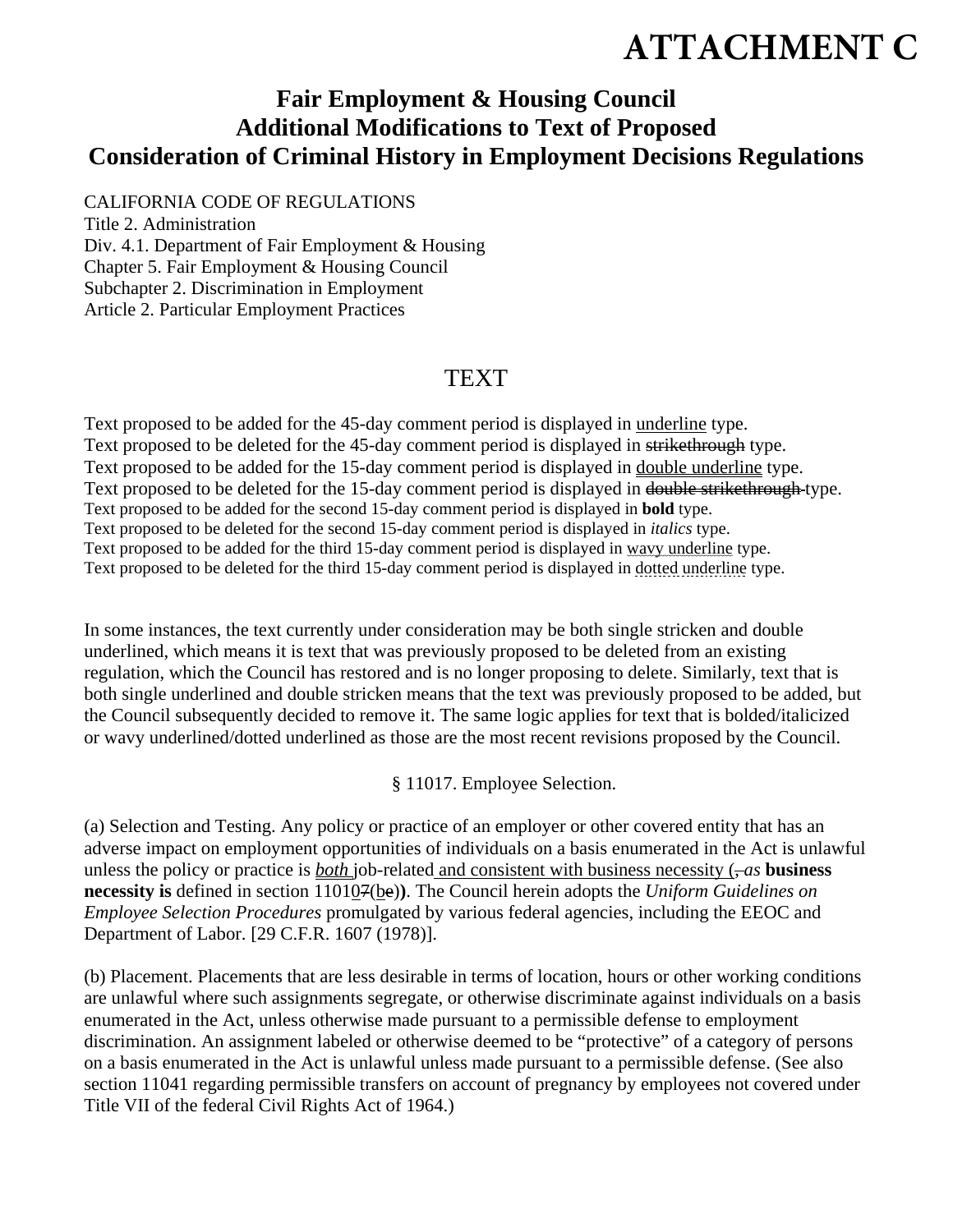(c) Promotion and Transfer. An employer or other covered entity shall not restrict information on promotion and transfer opportunities to certain employees or classes of employees when the restriction has the effect of discriminating on a basis enumerated in the Act.

(1) Requests for Transfer or Promotion. An employer or other covered entity who considers bids or other requests for promotion or transfer shall do so in a manner that does not discriminate against individuals on a basis enumerated in the Act, unless pursuant to a permissible defense.

(2) Training. Where training that may make an employee eligible for promotion and/or transfer is made available, it shall be made available in a manner that does not discriminate against individuals on a basis enumerated in the Act.

(3) No-Transfer Policies. Where an employment practice has operated in the past to segregate employees on a basis enumerated in the Act, a no-transfer policy or other practice that has the effect of maintaining a continued segregated pattern is unlawful.

(d) Specific Practices.

(1) Criminal Records. See Section 11017.1<del>Except as otherwise provided by law (e.g., 12 U.S.C. §</del> 1829; Labor Code section 432.7), it is unlawful for an employer or other covered entity to inquire or seek information regarding any applicant concerning:

(A) Any arrest or detention that did not result in conviction;

(B) Any conviction for which the record has been judicially ordered sealed, expunged, or statutorily eradicated (e.g., juvenile offense records sealed pursuant to Welfare and Institutions Code section 389 and Penal Code sections 851.7 or 1203.45); any misdemeanor conviction for which probation has been successfully completed or otherwise discharged and the case has been judicially dismissed pursuant to Penal Code section 1203.4; or

(C) Any arrest for which a pretrial diversion program has been successfully completed pursuant to Penal Code sections 1000.5 and 1001.5.

(2) Height Standards. Height standards that discriminate on a basis enumerated in the Act shall not be used by an employer or other covered entity to deny an individual an employment benefit, unless pursuant to a permissible defense.

(3) Weight Standards. Weight standards that discriminate on a basis enumerated in the Act shall not be used by an employer or other covered entity to deny an individual an employment benefit, unless pursuant to a permissible defense.

(e) Permissible Selection Devices. A testing device or other means of selection that is facially neutral, but that has an adverse impact (as described defined in the *Uniform Guidelines on Employee Selection Procedures* (29 C.F.R. 1607 (1978)) upon persons on a basis enumerated in the Act, is permissible only upon a showing that the selection practice is sufficiently related to an essential function of the job inquestion to warrant its use. (See section 11017(a).) *both* job-related and consistent with business necessity (*as***business necessity is** defined in section 11010(b)).

Note: Authority cited: Section 12935(a), Government Code. Reference: Sections 12920, 12921, 12940,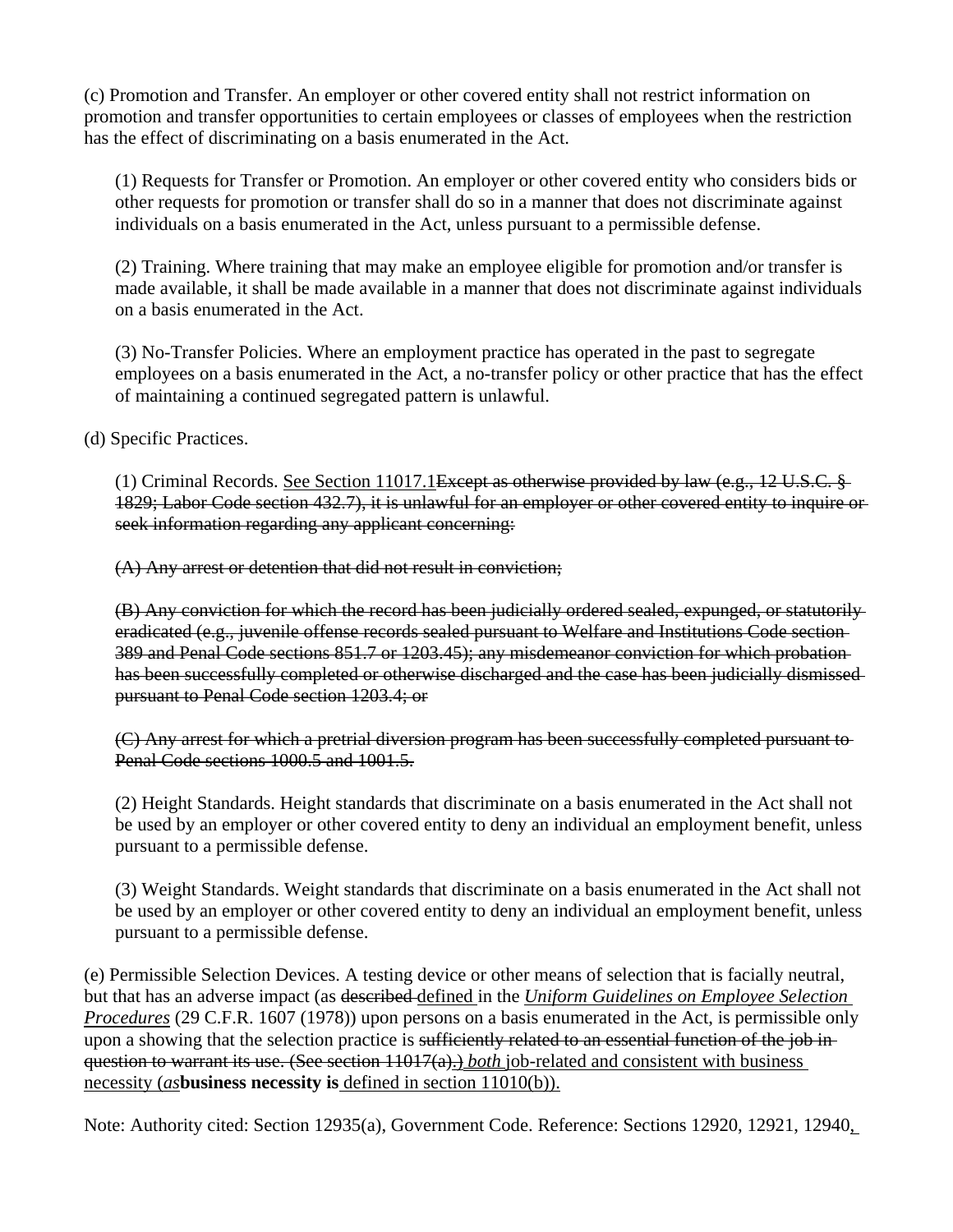and 12941, Government Code.

## § 11017.1. Consideration of Criminal History in Employment Decisions

(a) Introduction. Employers and other covered entities ("employers" for purposes of this section) in California are explicitly prohibited under other state laws from utilizing certain enumerated criminal records and information (hereinafter "criminal history") in hiring, promotion, training, discipline, layoff, termination, and other employment decisions as outlined in subsection (b) below. Employers are prohibited under the Act from utilizing other forms of criminal history in employment decisions if doing so would have an adverse impact on individuals on a basis enumerated in the Act that and the employercannot demonstrate that the criminal history *is not* **the employer cannot prove is** job-related and consistent with business necessity  $\left($ use defined in section 11010 $\left($ b $\right)$ ) or if the employee or applicant has demonstrated a less discriminatory alternative means of achieving the specific business necessity as effectively.

(b) Criminal History Information Employers Are Prohibited from Seeking or Considering, Irrespective of Adverse Impact. Except if otherwise **specifically** permittedprovided by law, employers are prohibited from considering the following types of criminal history, or seeking such history from the employee, applicant or a third party, when making employment decisions such as hiring, promotion, training, discipline, lay-off and termination:

(1) An arrest or detention that did not result in conviction (Labor Code section 432.7);

(2) Referral to or participation in a pretrial or post-trial diversion program (Id.);

(3) A conviction that has been judicially dismissed or ordered sealed, expunged or statutorily eradicated pursuant to law **(e.g., juvenile offense records sealed pursuant to Welfare and Institutions Code section 389 and Penal Code sections 851.7 or 1203.45)** (Id.); and

(4) A non-felony conviction for possession of marijuana that is two or more years old (Labor Code section 432.8).

(c) Additional Criminal History Limitations, Irrespective of Adverse Impact.

(1) State or local agency employers are prohibited from asking  $\frac{a_n}{a_n}$  applicants for employment to disclose information concerning her or histheir conviction history, including on an employment application, until the employer has determined that the applicant meets the minimum employment qualifications as stated in the notice for the position (Labor Code section 432.9).

(2) Employers may also be subject to local laws or city ordinances that provide additional limitations. For example, in addition to the criminal history outlined in subsection (b), San Francisco employers are prohibited from considering a conviction or any other determination or adjudication in the juvenile justice system; offenses other than a felony or misdemeanor, such as an infraction (other than driving record infractions if driving is more than a de minimis element of the job position); and convictions that are more than  $\frac{2}{\pi}$  years old (unless the position being considered supervises minors**,** *or*dependent adults**, or persons 65 years or older**) (Article 49, San Francisco Police Code).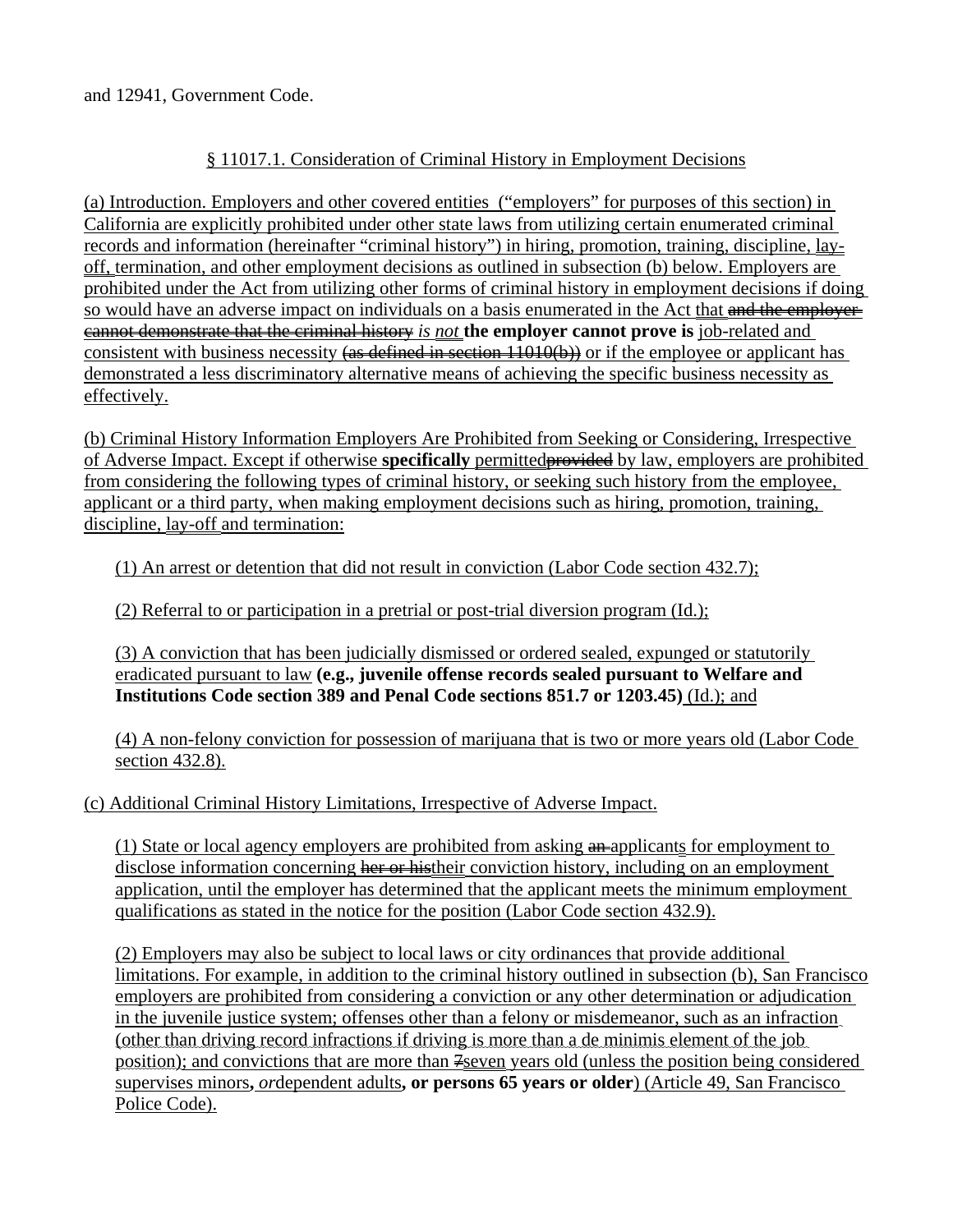(3) Employers that obtain investigative consumer reports such as background checks are also subject to the requirements of the Fair Credit Reporting Act (15 U.S.C. § 1681 et seq.) and the California Investigative Consumer Reporting Agencies Act (Civil Code section 1786 et seq.).

(d) Consideration of Other Criminal Convictions and the Potential Adverse Impact. <del>Depending on</del> factors such as the type of convictions considered, the job position, and the geographic bounds of the applicant pool, Consideration of other forms of criminal convictions, not enumerated above, may have an adverse impact on individuals on a basis protected by the Act, including, but not limited to, gender, race, and national origin. An adversely affected applicant or employee bears the burden of demonstrating that the policy of considering criminal convictions has an adverse impact on a basis enumerated in the Act. For purposes of such a determination, adverse impact is defined at Sections 11017 and 11010 and the *Uniform Guidelines on Employee Selection and Procedures* (29 C.F.R. 1607 (1978)) incorporated by reference in Section 11017(a) and (e). As used in this section, "adverse impact" has the same meaning as "disparate impact" as used and defined in the Equal Employment Opportunity Commission's *Consideration of Arrest and Conviction Records in Employment Decisions Under Title VII of the Civil Rights Act of 1964* (Apr. 2012). **The applicant(s) or employee(s) bears the burden of proving an adverse impact.** An adverse impact may be established **through the use of conviction statistics or by offering any other evidence that establishes an adverse impact.** *based on s***S**tate- or national-level statistics showing substantial disparities in the conviction records of one or more categories enumerated in the Act **are presumptively sufficient to establish an adverse impact.**, unless This presumption may be rebutted by a showing that there is a reasonpersuasive basis to expect a markedly different result after accounting for any particularized circumstances such as the geographic area encompassed by the applicant or employee pool, the particular types of convictions being considered, or the particular job at issue. *Where there is a persuasive basis to expect a different result after accounting for any such particularized circumstances, or where an applicant or employee elects to provide evidence beyond state- or national-level statistics in the first instance, an adverse impact may be established by using conviction statistics that address the particularized circumstances and show substantial disparities in the conviction records of one or more categories enumerated in the Act or by offering any other evidence that establishes an adverse impact.* 

(e) Establishing "Job-Relatedness and Consistent with Business Necessity."

(1) If the policy or practice of considering criminal convictions creates an adverse impact  $\frac{f^2}{f^2}$ applicants or employees on a basis enumerated in the Act, the burden shifts to the employer to establish that the policy is nonetheless justifiable because it is job-related and consistent with business necessity. The criminal conviction consideration policy or practice needs to bear a demonstrable relationship to successful performance on the job and in the workplace and measure the person's fitness for the specific **position(s)***job*, not merely to evaluate the person in the abstract. In order to establish job-relatedness and business necessity, any employer must demonstrate that the policy or practice is appropriately tailored, taking into account at least the following factors:

(A) The nature and gravity of the offense or conduct;

(B) The time that has passed since the offense or conduct and/or completion of the sentence; and

(C) The nature of the job held or sought.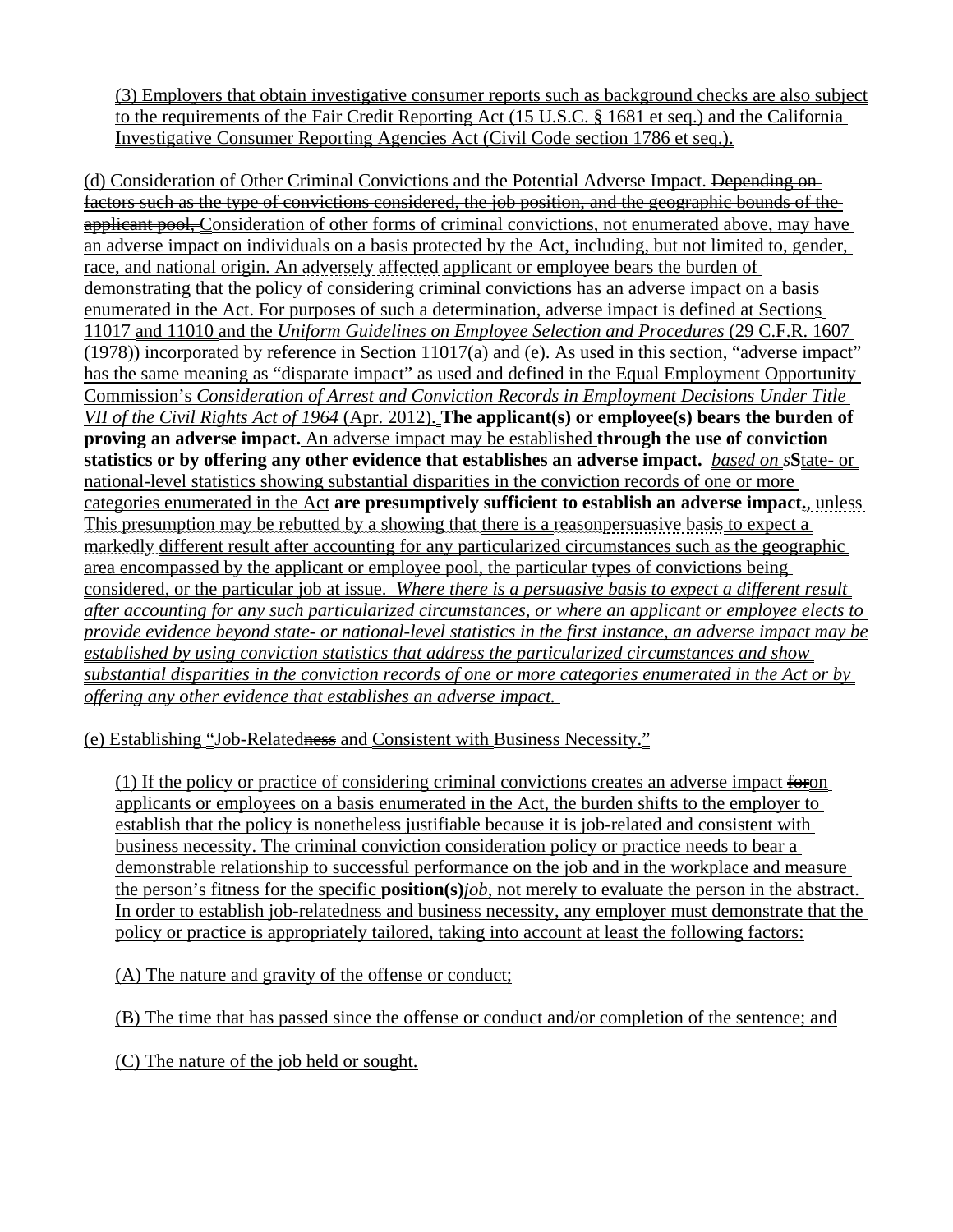(2) Demonstrating that a policy or practice of considering conviction history in employment decisions is appropriately tailored to the job for which it is used as an evaluation factor requires that an employer either:

(A) dDemonstrate that any "bright-line", across the board conviction disqualification (**that is, a disqualification** that does*n't* **not** consider individualized circumstances) can properly distinguish between applicants or employees that do and do not pose an unacceptable level of risk and that the convictions being used to disqualify, or otherwise adversely impact the status of the employee or applicant, have a direct and specific negative bearing on the person's ability to perform the duties or responsibilities necessarily related to the employment position or that an employer. Bright-line conviction disqualification policies or practices that include conviction related-information that is seven or more years old are subject to a rebuttable presumption that they are not sufficiently tailored to meet the job-related and consistent with business necessity affirmative defense (except if justified by subsection (f) below); or

 $(B)$ eConduct an individualized assessment of the circumstances and  $\theta$  qualifications of the applicants or employees excluded by the conviction screen. An individualized assessment must involve notice to the adversely impacted employees or applicants (before any adverse action is taken) that they have been screened out because of a criminal conviction; a*n* **reasonable** opportunity for the individuals to demonstrate that the exclusion should not be applied due to their particular circumstances; and consideration by the employer as to whether the additional information provided by the individuals or otherwise obtained by the employer warrants an exception to the exclusion and shows that the policy as applied to the employees or applicants is not job-related and consistent with business necessity.

(3) Bright-line conviction disqualification policies or practices that do not incorporate an individualized assessment and include conviction related information that is seven or more years old (measured from the date of disposition, release, or parole) are subject to a rebuttable presumption that they are not sufficiently tailored to meet the job-related and consistent with business necessity affirmative defense (except if justified by subsection (f) below).

(34) Regardless of whether an employer utilizes a bright line policy or conducts individualized assessments, Bbefore an employer may take an adverse action such as declining to hire, discharging, **laying off,** or declining to promote an adversely impacted individual based on conviction history obtained **by a source other than the applicant or employee** (e.g. through a credit report or internally generated research), the employer must give the impacted individual notice of the disqualifying conviction and a reasonable opportunity to present evidence that the information is factually inaccurate. If the **applicant or** employee establishes that the record is factually inaccurate, then that record cannot be considered in the employment decision.

(f) Compliance with Federal or State Laws, Regulations, or Licensing Requirements Permitting or Requiring Consideration of Criminal History. In some instances, employers are subject to federal or state laws or regulations that prohibit individuals with certain criminal records from holding particular positions or occupations or mandate a screening process employers are required or permitted to utilize before employing individuals in such positions or occupations (e.g., 21 U.S.C. § 830(e)(1)(G); Labor Code §§sections 432.7, 432.9). Examples include, but are not limited to, government agencies employing individuals as peace officers, employers employing individuals at health facilities where they will have regular access to patients, and employers employing individuals at health facilities or pharmacies where they will have access to medication or controlled substances. Some federal and state